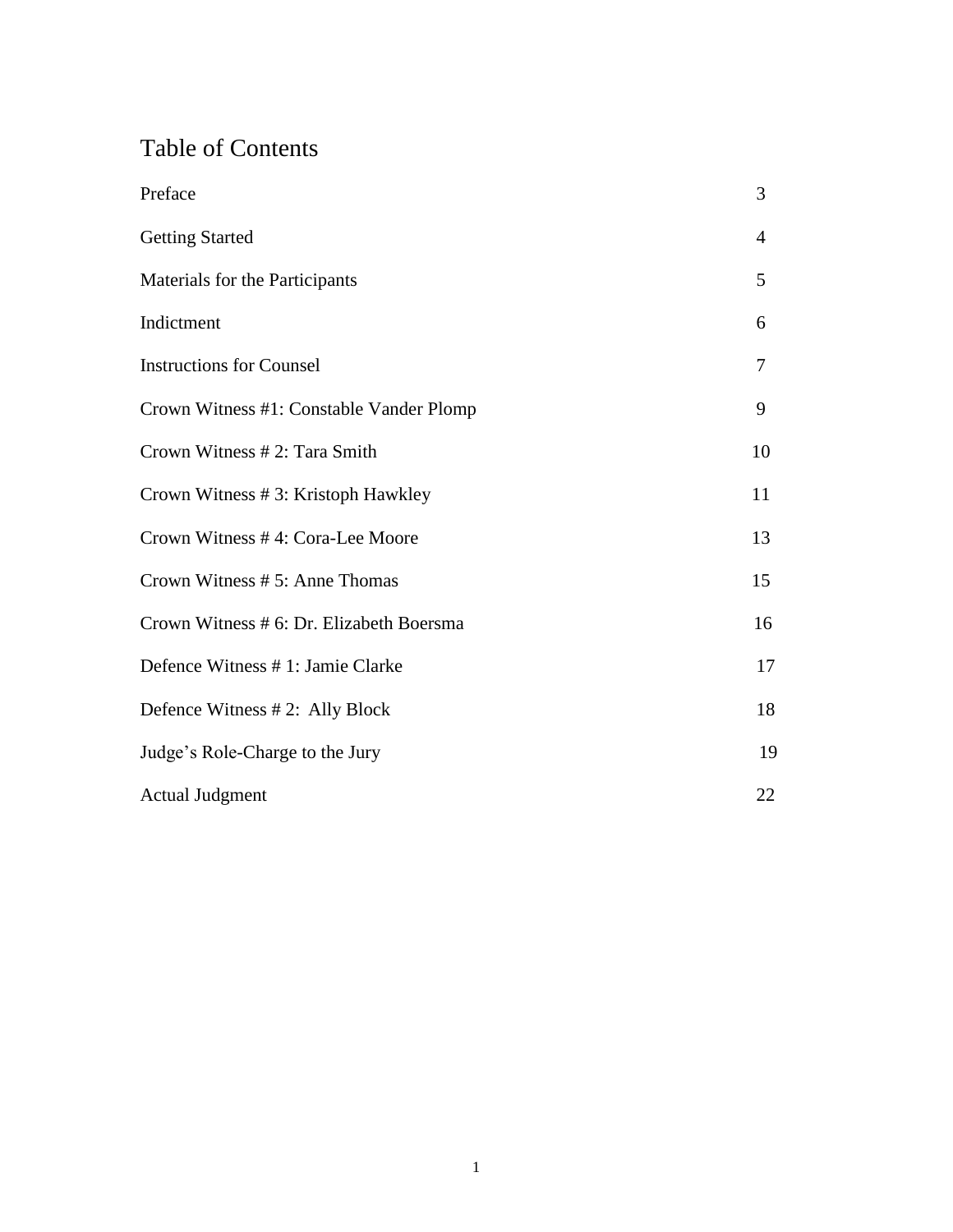# *Acknowledgements*

We gratefully acknowledge the Insurance Corporation of BC for providing funding for this project.

We greatly appreciate the time and effort of all the volunteers who devoted so much time and energy to the creation of this trial.

Writer: Lilac Bosma Production: Tiffany Lee, Nora Gambioli, Marylou Leung, and Zoë MacDonald Design and Desktop Publishing: Sung Van Studios Printers:

The Society has several first-class resource materials, including other mock trials and Guide to Mock Trials: The Basics, that can help you and your group learn more about the courts and the justice system in British Columbia and Canada. For more information, contact us or visit our web site:

Justice Education Society 260-800 Hornby Street Vancouver, BC V6Z 2C5 Tel: (604) 660-9870 Fax: (604) 775-3476 www.JusticeEducation.ca

Commercial reproduction is not permitted but any other reproduction is encouraged.

ISBN

Copyright the authors and the Justice Education Society Society of BC, 2012.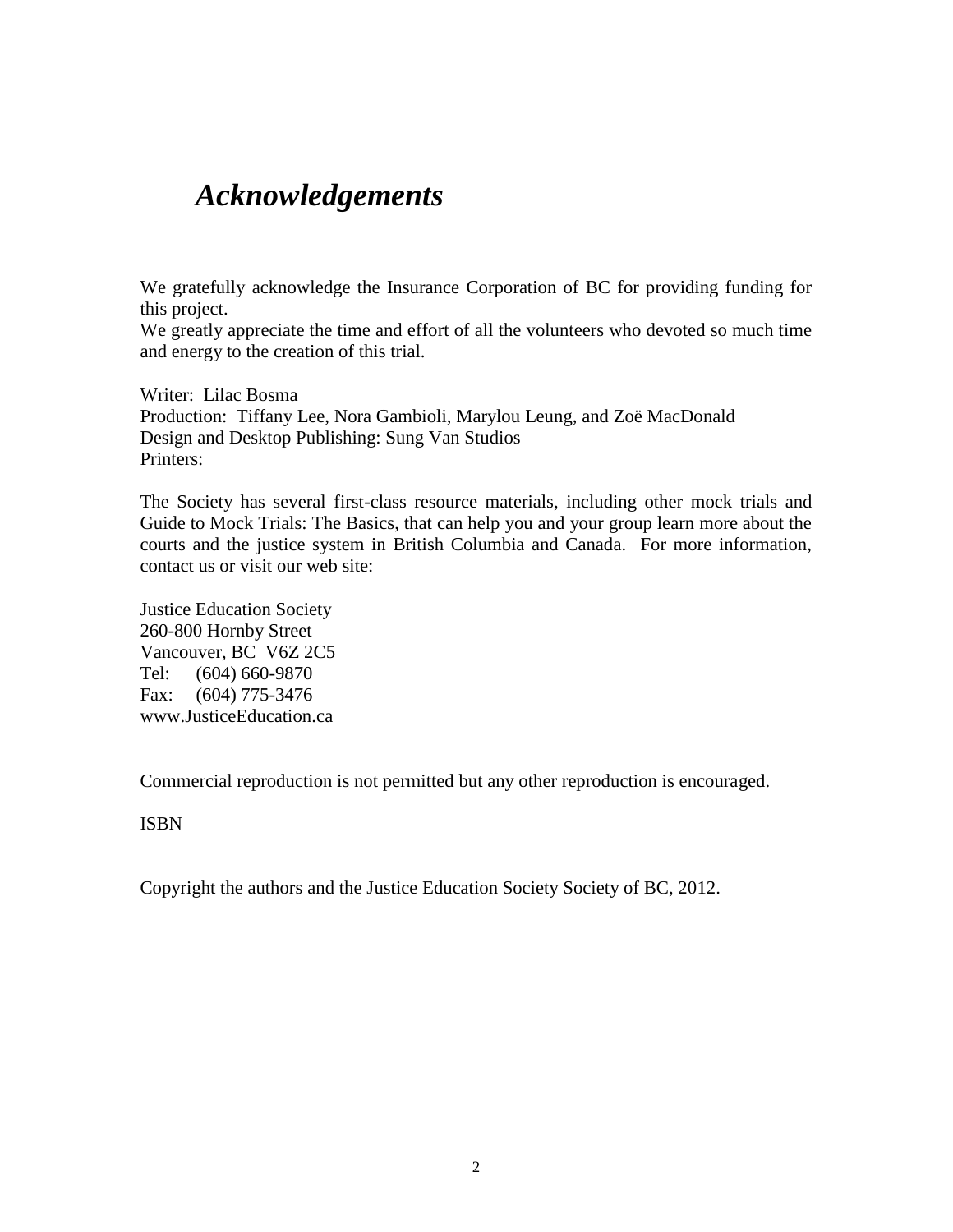# **Preface**

This script was developed to be used in the Autocrime Courtlink Program and now is being printed as part of the Advanced Mock Trial Series. The script is based upon an actual case of Regina v. Jeremy Matthew Coles ( [2002] Get citation if case exists )

This is an advanced mock trial. It is produced for senior students who have some mock trial experience and who are ready for a new challenge. The trial demands that participants familiarize themselves with the responsibilities of various court personnel, and with the deeper issues raised by the case. For example, the students who play Crown and defence counsel should meet with local lawyers to discuss the case.

The role sheets included here are designed to be used in conjunction with the "*Guide to Mock Trials: The Basics*."

You can modify this trial for your own use. For example, you may want to make the dates current, change the names of the characters, and modify the location for local relevance. The students involved in the trial can take part in the modification process, and you can incorporate appropriate suggestions.

In preparing for this mock trial, students are encouraged to focus on the legal issues arising from the case.

The events portrayed in the script are unpleasant. These features are not meant to offend; they are simply necessary to create a realistic scenario for the instruction of and use by senior students.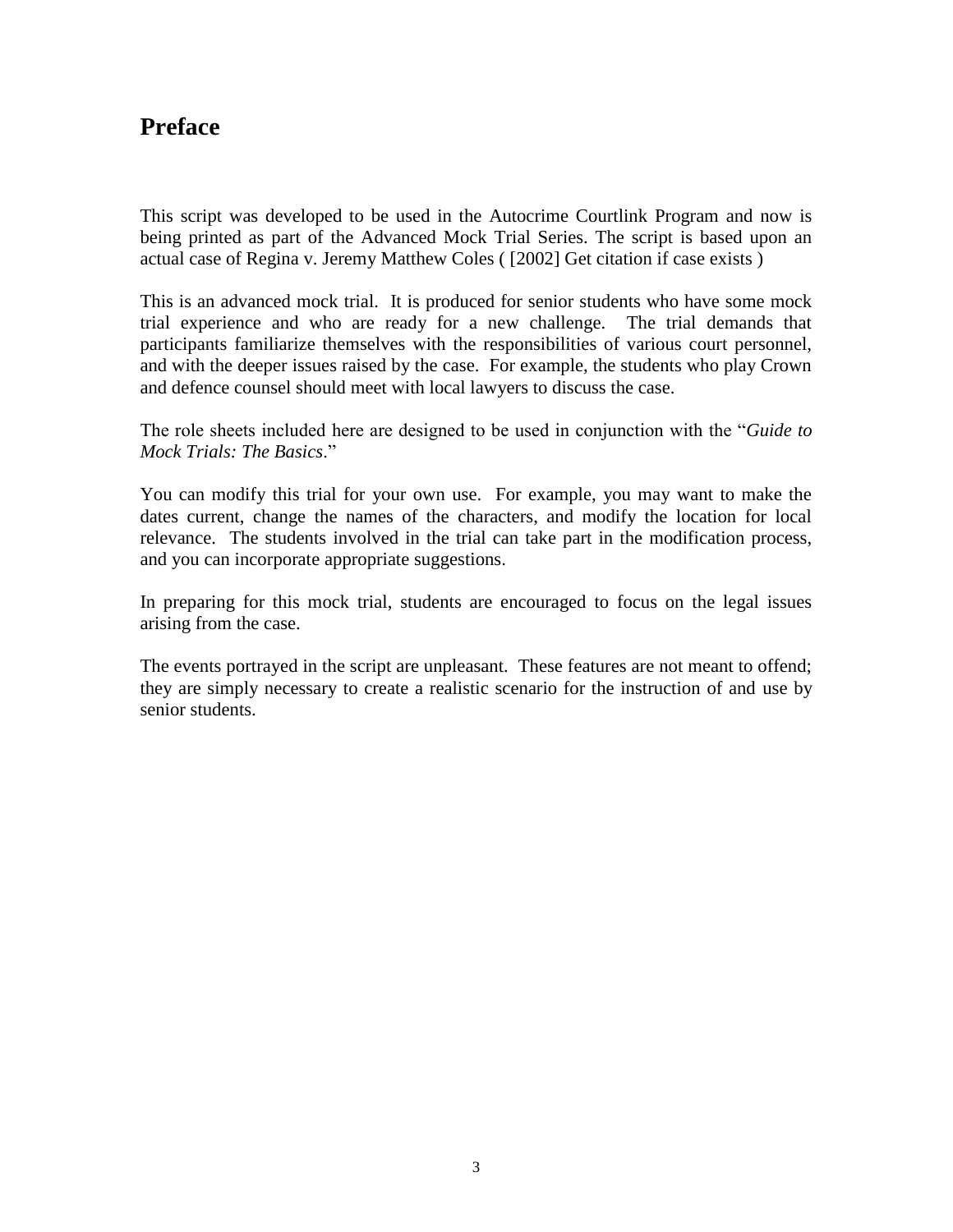### Getting Started

In **Regina** *v.* **Clarke**, a nineteen year old man is accused of causing the death of two people. It is alleged that Jamie Clarke wedged a stick between the accelerator and the front seat of a stolen vehicle and sent it careening through an intersection, where it crashed into a motorcycle carrying the two victims. Clarke is charged with two counts of criminal negligence causing death.

The witness role sheets in this guide are designed to be used in conjunction with the companion publication, "Guide to Mock Trials: the Basics." This generic guide is available from the Justice Education Society Society.

This mock trial has the following witness roles:

#### **For the Crown:**

Constable Van der Plomp Tara Smith Kristoph Hawkley Cora-Lee Moore Anne Thomas Dr. Elizabeth Boersma

#### **For the Defence:**

Jamie Clarke Ally Block

Students should be warned that counsel **must not** ask questions in direct or crossexamination that will lead the witnesses into areas not outlined in the role sheets. Students are expected to develop the roles but to keep them within the framework outlined in the role sheets.

#### **Exhibits**

There is one exhibit. It is produced by Constable Van der Plomp. It can be prepared by him in cooperation with the court clerk. It is a broken branch recovered by police from the "ghost" vehicle after the accident.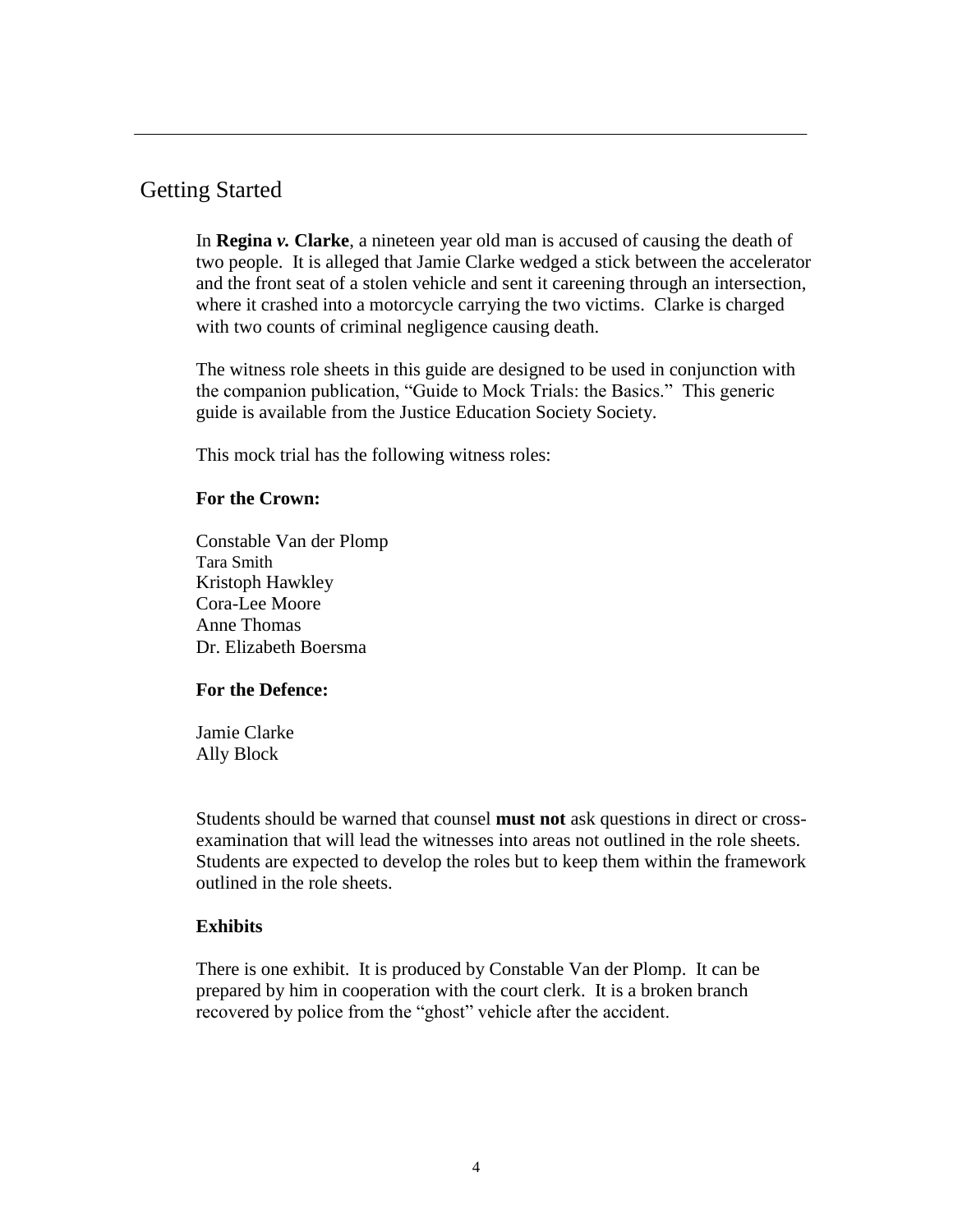# Materials for the Participants

#### **Crown and defence counsel** need**:**

- All the witness role sheets
- Indictment, and instructions to counsel
- Judge's charge to the jury
- Sections 219 and 220 of the Criminal Code
- Crown and defence files from "Guide to Mock Trials: the Basics"

Crown and defence counsel should each meet with a lawyer to discuss the details of this case.

#### **The judge** needs:

- All the witness role sheets
- Indictment, and instructions to counsel
- Judge's charge to the jury
- Judge's file from "Guide to Mock Trials: the Basics"
- Section 219 and 220 of the Criminal Code

The judge should meet with a local member of the judiciary, if possible, to discuss the case.

#### **The court clerk** needs:

- Indictment
- Copies of sections 219 and 220 of the Criminal Code to hand to the jury when the judge has charged them
- Exhibit 1
- Court Clerk's file from "Guide to Mock Trials: The Basics"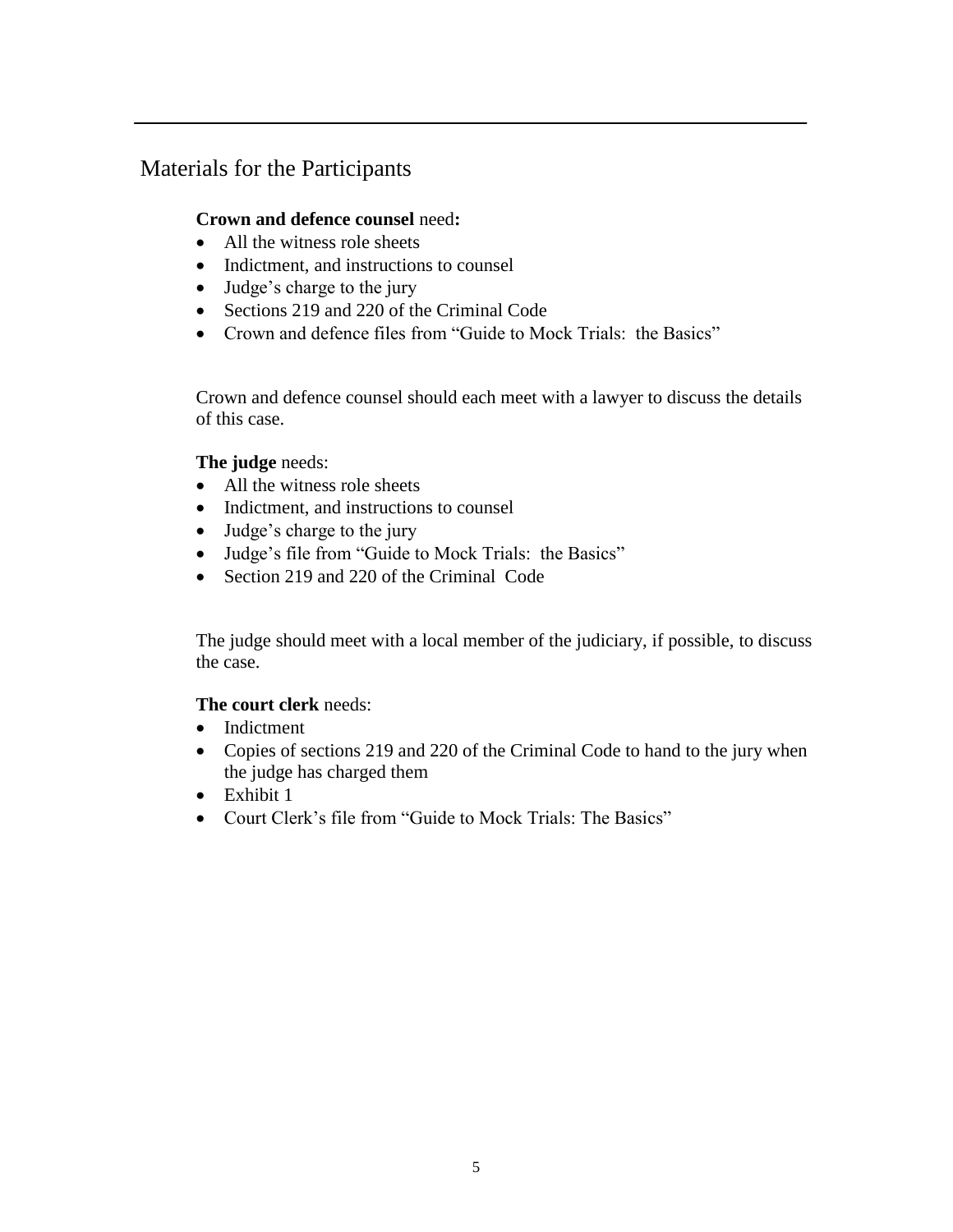### **Indictment**

CANADA PROVINCE OF BRITISH COLUMBIA SUPERIOR COURT OF BRITISH COLUMBIA

IN THE SUPERIOR COURT OF BRITISH COLUMBIA HER MAJESTY THE QUEEN AGAINST JAMES CLARKE

James Clarke stands charged:

THAT you, James Clarke, on or about the  $11<sup>th</sup>$  day of October, A.D. 2000 at or near the City of Surrey, in the Province of British Columbia, did cause the death of Nick Smith and Polly Smith by way of criminal negligence, CONTRARY TO SECTION 220 OF THE CRIMINAL CODE OF CANADA AND AGAINST THE PEACE OF OUR LADY THE QUEEN, HER CROWN AND DIGNITY.

DATED this 8<sup>th</sup> day of January, A.D. 2001 at the City of Surrey, in the Province of British Columbia.

Agent of the Attorney General for the Province of British Columbia

\_\_\_\_\_\_\_\_\_\_\_\_\_\_\_\_\_\_\_\_\_\_\_\_\_\_\_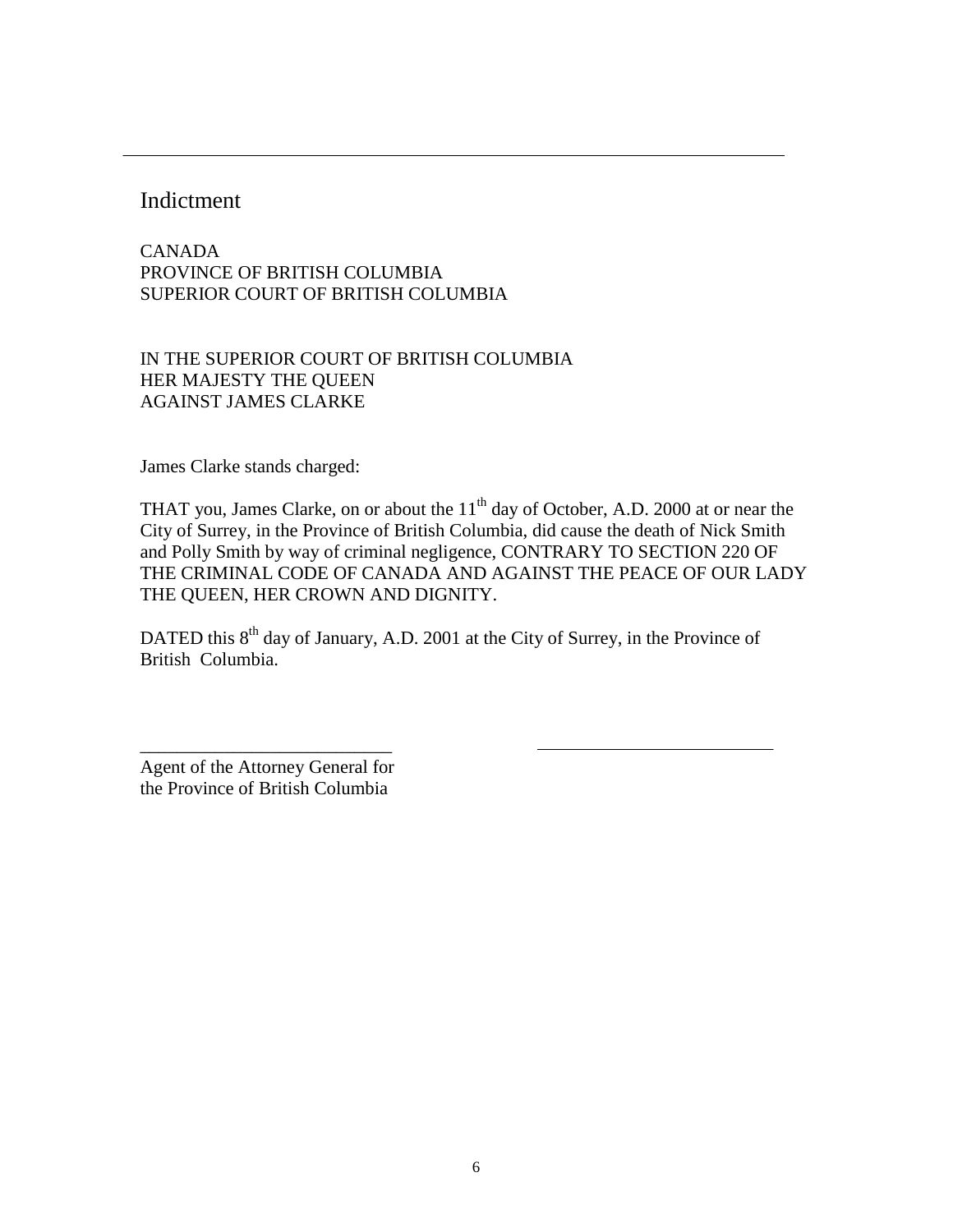# Instructions For Counsel

Note: Counsel should incorporate these ideas into their closing submissions. For details on how to construct the opening statement and closing submission, students should refer to the Crown and defence files in "Guide to Mock Trials: The Basics."

### **Crown's Submissions**

You will begin by telling the jury that this really is a very simple case and that if they consider the evidence in a logical way and apply their good common sense, they will undoubtedly find that the charge against James Clarke has been proven.

You will say that the evidence against James Clark speaks for itself. You will remind the jury that two witnesses heard the accused state his intention to send the vehicle through the intersection. Two witnesses saw him get a stick that would do the job. One eyewitness saw him place the stick so that the vehicle would careen uncontrolled down the street. As a result of this act, two innocent people lost their lives. You will point out that the lives of the victims' family will never be the same.

You will say that those witnesses' testimonies are backed up by the evidence of Anne Thomas, who saw a long-haired youth running from the scene, and by the evidence of Dr. Elizabeth Boersma, who found the accused's fingerprints on the steering wheel. You will point out to the jury that neither of these witnesses had any reason to lie.

You will agree with defence counsel that what happened was an unfortunate tragedy. But you will remind the jury that this tragedy was not inevitable; two innocent people lost their lives because of a reckless act. You will tell the jury that you are sure that they will use their common sense to analyze the evidence and come to the right conclusion by convicting James Clarke.

### **Defence Submissions**

You will tell the jury that this case boils down to betrayal. Jamie Clarke was betrayed by his girlfriend and his best friend, who committed an unspeakable act, and then pointed the finger at him.

You will remind the jury that the only people who actually place Jamie Clarke at the scene of the accident are Cora-Lee Moore and Kristoph Hawkley. You will remind them that Ally Block saw Jamie leaving the McDonald's without Cora-Lee and Kristoph. You will point out that no witness could positively say that they had seen Jamie at the scene.

You will point out that both Cora-Lee and Kristoph had reasons to blame the crime on Jamie; Cora-Lee was angry at him because of a fight they had recently had, and Kristoph was trying to avoid blame for killing two innocent people. In a clever, indirect way, you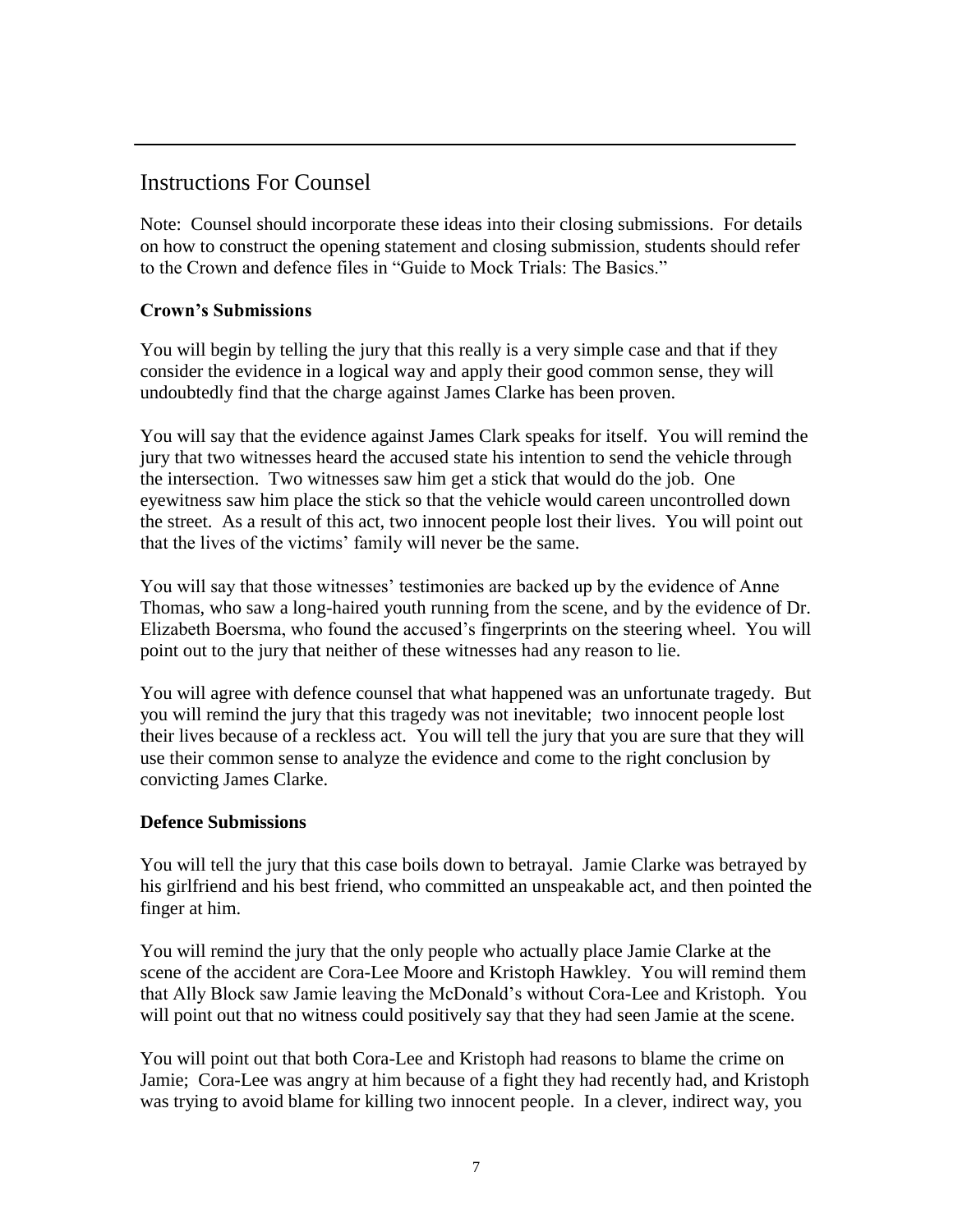will imply that Cora-Lee is a spurned girlfriend looking for revenge, and that Kristoph is a criminal looking for a way out.

Jamie Clarke did not cause this unfortunate tragedy. He was at home, in bed when the accident happened. You will remind the jury that if they have a reasonable doubt as to Jamie Clarke's guilt, they must acquit him. You will say that more importantly, they must acquit him because Jamie Clarke is innocent. You will say that the only reason he is in court today is because he chose the wrong type of friends.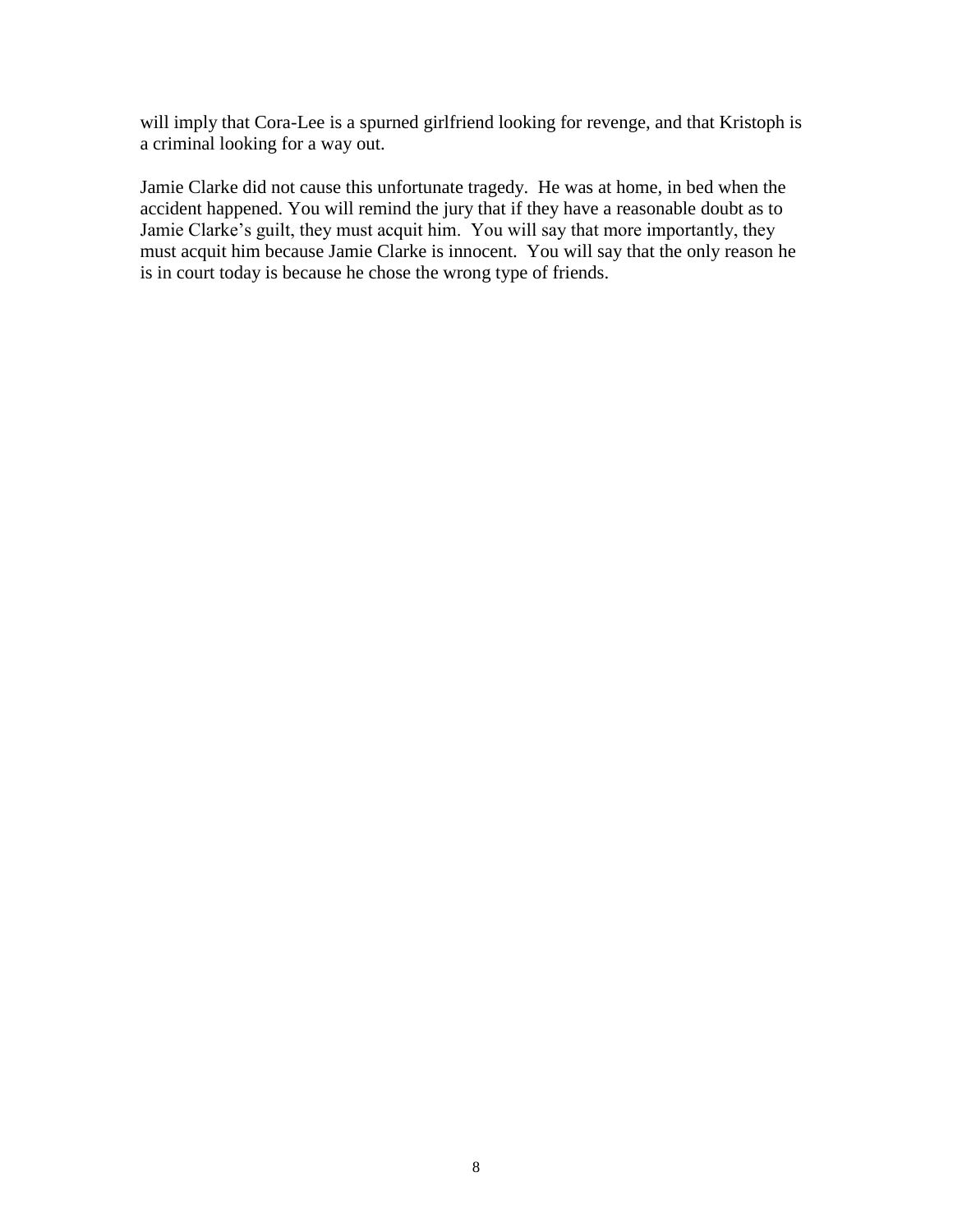# Crown Witness #1 – Constable Van Der Plomp

You will say that you have been a member of the RCMP for 10 years and a general duties member of the Surrey detachment for 18 months. You will say that you received a radio dispatch to attend at the intersection of  $96<sup>th</sup>$  Avenue and  $125<sup>th</sup>$  Street at approximately 6:42 hours on October 11, 2000. You proceeded there immediately and arrived at approximately 6:47 hours.

You will say that when you arrived you saw a Ford Explorer up on the sidewalk, surrounded by a small crowd of people. As you made your way to the vehicle, you noticed a small child and an adult lying some distance away. As you approached the scene, the paramedics arrived and began work on the victims. You proceeded to the vehicle, thinking there might be someone inside. You opened the driver's door, and saw that no-one was in the vehicle. You then noticed a length of tree branch lodged between the floor and the seat. You immediately took possession of the stick and you will say that it has been kept under secure conditions since that time. You will produce it as Exhibit #1.

You will not be cross-examined.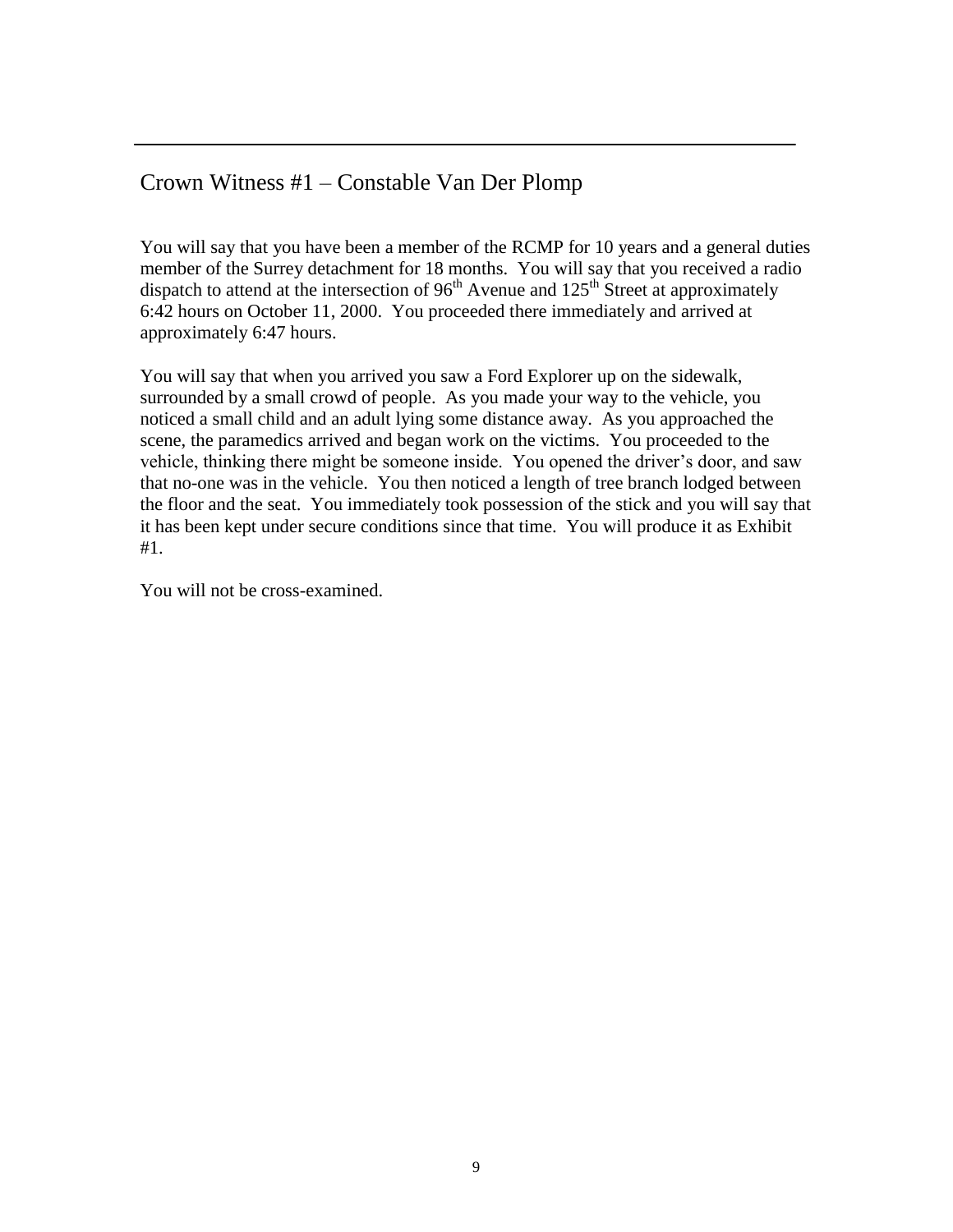### Crown Witness #2 – Tara Smith

You are 35 years old, and work as an accountant.

You will say that you were the mother of 5-year-old Polly Smith, and the wife of Nick Smith.

You will say that at approximately 6:15 AM on October 11, 2000 your husband Nick left to take Polly to the baby-sitter's house on his way to work. He took his motorcycle, as he usually did when the weather permitted. You will say that the morning of October 11 seemed no different from any other morning. At approximately 6:30 AM you left your home to travel into Vancouver to go to work.

When you got to work at approximately 7:15, there was a message for you to call a Constable Van der Plomp of the R.C.M.P.. You will say that you called him, and that he informed you that there had been an accident, and that your daughter, Polly, and your husband, Nick, had been killed.

You will say that later that day, you were taken to the morgue and shown two bodies. You identified those bodies as your daughter, Polly, and your husband, Nick.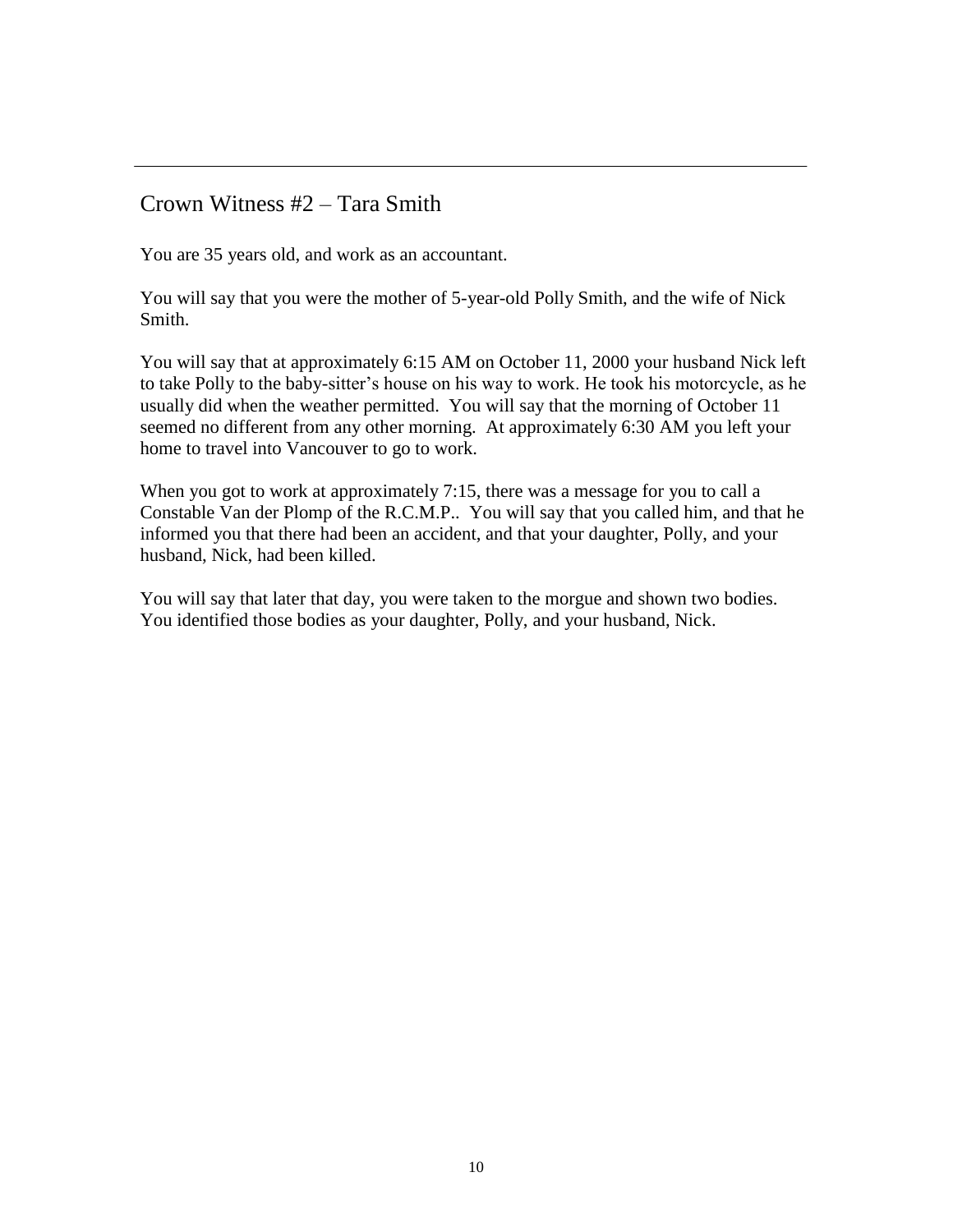### Crown Witness #3 – Kristoph Hawkley

You are twenty and unemployed. You live with your parents in Whalley. You have known Jamie Clarke since you were fourteen years old. You have known Cora-Lee Moore since you were sixteen, when she started going out with Jamie. You were with them the night of October 10, 2000 and the morning of October 11, 2000.

You will say that you recall the events of October 10 and 11.

You will say that at approximately 11:30 PM on October 10 you were watching television in your parents' basement when Jamie and Cora-Lee knocked on the window. You went to the back door, and Jamie told you they were going cruising in their buddy's new Ford Explorer and asked you to come along. You will say that you left the house with them at approximately 11:45.

You will say that for the next few hours the three of you drove around Surrey looking for friends. At approximately 3:00 AM, Jamie stopped the vehicle on a residential street, and the three of you got out and started checking parked cars for valuables. You will say that Jamie broke into two cars. The three of you searched the cars, and stole a number of CDs. For the rest of the night, the three of you drove the Ford Explorer around Surrey, breaking into cars and stealing CDs.

You will say that at approximately 6:00 AM the three of you drove the Ford Explorer to Jamie's house where you dropped off all of the CDs you had stolen. All three of you then decided to go to McDonald's for breakfast. After breakfast, at approximately 6:30 AM, the three of you drove to an area close to the intersection of  $96<sup>th</sup>$  Avenue and  $125<sup>th</sup>$  Street, where Jamie pulled the vehicle over. You will say Cora-Lee got out of the vehicle, while you and Jamie stayed inside.

You will say that Jamie told you that it was time to "lose" the Ford Explorer. You questioned him, asking "But isn't it your friend's?" Jamie laughed, and told you to "Get real". You will testify that this was the first indication you had that the Ford Explorer was stolen.

You will say that Jamie told you to wipe the inside of the Explorer to get rid of any fingerprints. You started wiping the dashboard, and Jamie got out, walked over to a nearby tree and broke off a large branch. When he came back, he moved the front seat of the vehicle back and told you to "Get out unless you want the ride of your life." You got out of the Explorer. Jamie called out to you, saying "Hey, do you want to see this thing go through 96th?" He then revved the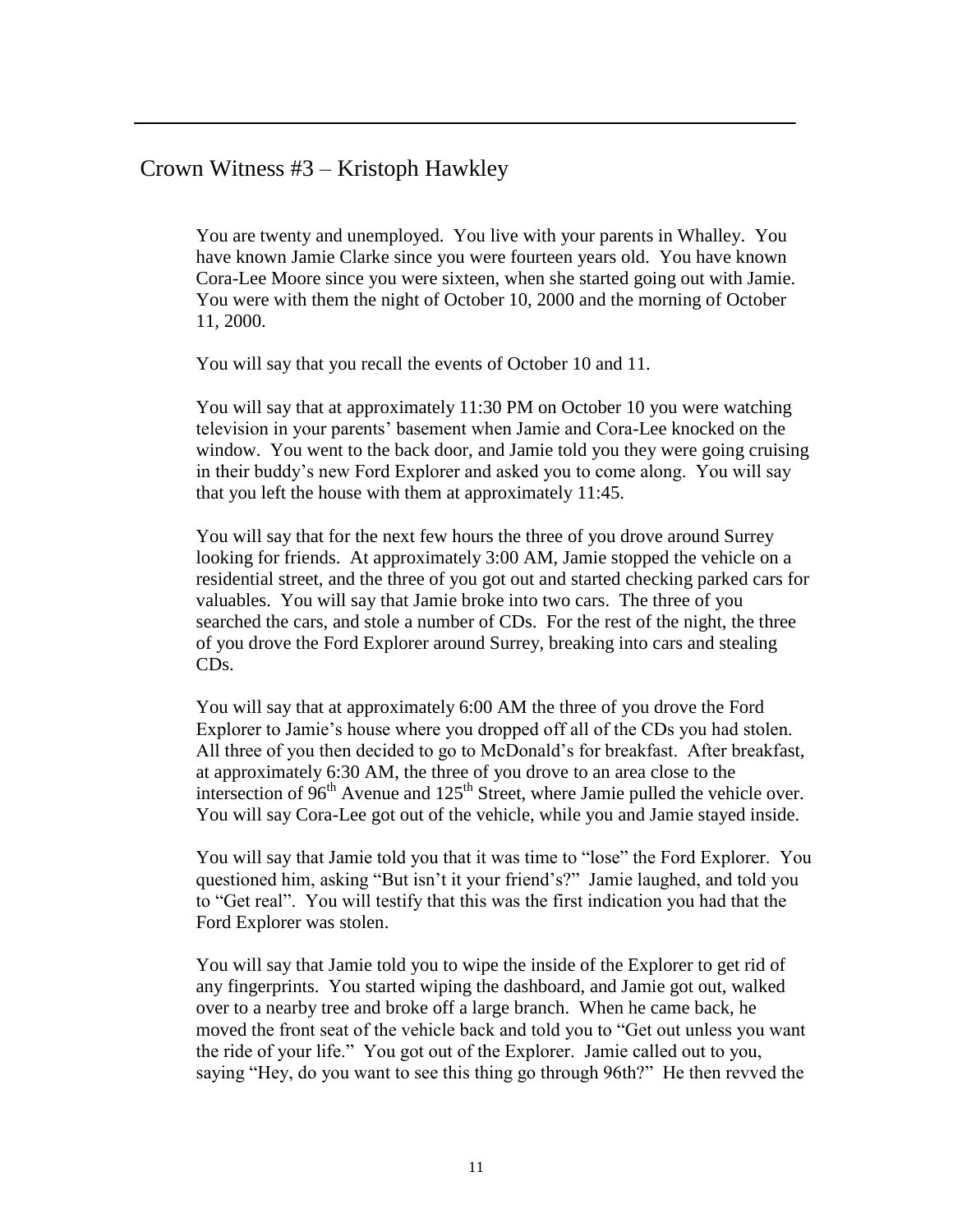engine, jammed the branch between the accelerator and the front seat, and sent the Explorer racing off towards the intersection.

You will say that just as the Explorer reached the intersection, it crossed the centre-line and plowed into an on-coming motorcycle.

You will say that after the collision, you ran home. Later, you heard about the accident on T.V.. That was when you found out that the Explorer had struck and killed a kid and her dad. You were so upset about it that you called the police and told them what had happened.

You will say that Jamie was your friend, and that you hated being the rat, but that you were so ashamed of what he did that you had to testify against him. You will say that you had nothing against Jamie, and had no reason to frame him.

On cross-examination, you will admit that after you told the police what happened, you were arrested and charged you with possession of stolen property. You will testify that the possession charge is pending.

On cross-examination you will say that you believed Jamie when he told you that the Ford Explorer belonged to his friend. You will admit that at the time you did know that Jamie had stolen cars before. You will insist, however, that there was no sign that the Explorer had been stolen. You will also insist that you would not have gotten in the vehicle if you had known that it was stolen.

On cross-examination, if you are asked about a criminal record, and if the judge deems that evidence to be admissible, you will admit that approximately one year before the events of October 10 and 11, you were given a six-month suspended sentence for stealing a car stereo.

On cross-examination, you will again deny that you had any reason to frame Jamie. You will say that you and Jamie had had your differences, but that you had always been friends. You will deny any allegation that you and Cora-Lee were more than just friends.

#### **NOTE:**

During the defence's cross-examination of Kristoph, Crown counsel will object when defence counsel attempts to get Kristoph to admit his criminal record. Crown counsel will argue that this evidence is irrelevant.

Defence counsel will argue that s. 12 of the *Canada Evidence Act* clearly allows him to ask Kristoph about his criminal record. In addition, defence counsel will argue that Kristoph's criminal record is relevant, because it goes to Kristoph's credibility. He or she will argue that Kristoph's criminal record will help the jury to decide whether or not to believe his testimony.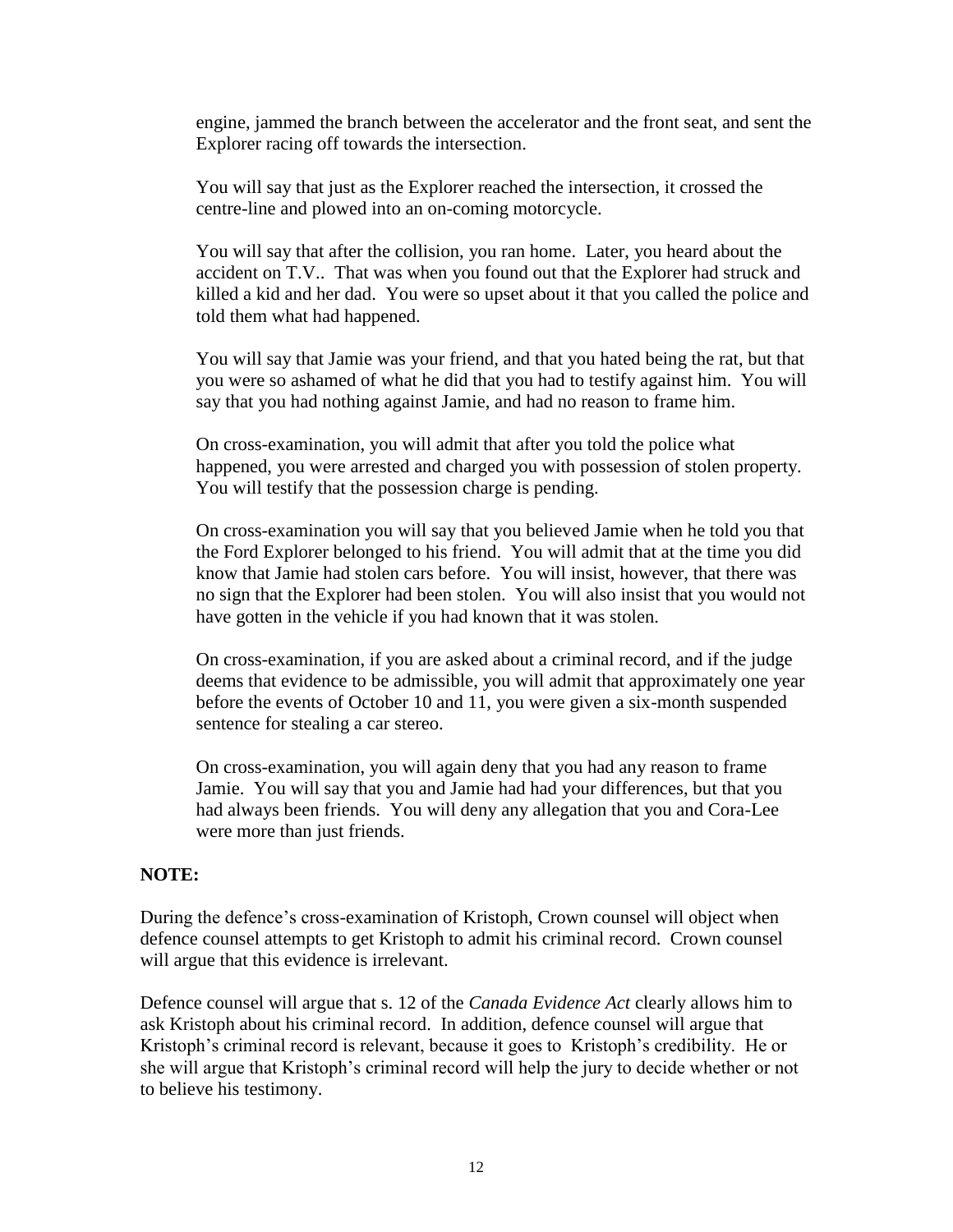### Crown Witness #3 – Cora-Lee Moore

You are nineteen and unemployed. You live with your mother in Surrey. You are the girlfriend of the accused, Jamie Clarke. You will say that you were with Jamie Clarke and Kristoph Hawkley the night of October 10, 2000, and the morning of October 11, 2000.

You will say that you recall the events of October 10 and 11.

You will say that at approximately 10:30 PM on October 10 you were walking to a friend's house when your boyfriend, Jamie, pulled up in a new Ford Explorer and told you to hop in. You will say that you got in the vehicle, and asked Jamie where he'd gotten the car. He told you that he'd "borrowed it from a friend". When you asked him who, he told you to "mind your own business." You accepted this explanation.

You will say that you and Jamie decided to drive to the home of your friend Kristoph Hawkley.

You will say that you got to Kristoph's home at approximately 11:30. You and Jamie banged on the basement window, and Kristoph came out of the house. He asked about the Explorer, and Jamie explained that it belonged to a friend. The three of you got in the vehicle, and Jamie started driving.

You will say that the three of you drove around Surrey for a few hours. At approximately 3:00 AM, you decided to stop the Explorer and get out to look at a nice car parked on the street. Jamie broke into it, and stole some CDs that were inside. For the rest of the night, the three of you drove around, and breaking into cars and stealing CDs.

At approximately 6:00 AM, Jamie drove to his house and dropped off all the stolen CDs. The three of you then grabbed some breakfast at McDonald's. At approximately 6:30, Jamie pulled the Ford Explorer over. You will say that you were very tired, and that you got out of the Explorer without asking why. You will say that you saw Jamie walk over and break a branch off of a nearby tree, then walk back to the vehicle. You then sat down on the curb, because you were so tired. You remember Jamie and Kristoph climbing around inside the Explorer, and you remember Jamie saying something about fingerprints. Jamie and Kristoph got out of the car, and Jamie said something like "Do you want to see this thing go through  $96<sup>th</sup>$ ?" You will say that the next thing you remember is the vehicle careening down the street, crossing the centre-line and crashing. The three of you then ran away.

Later, you heard about the people that had been killed by the Explorer. You felt horrible about it, and couldn't stop thinking about the little girl and her father. The day after the accident, two R.C.M.P. officers came to your house, and questioned you about the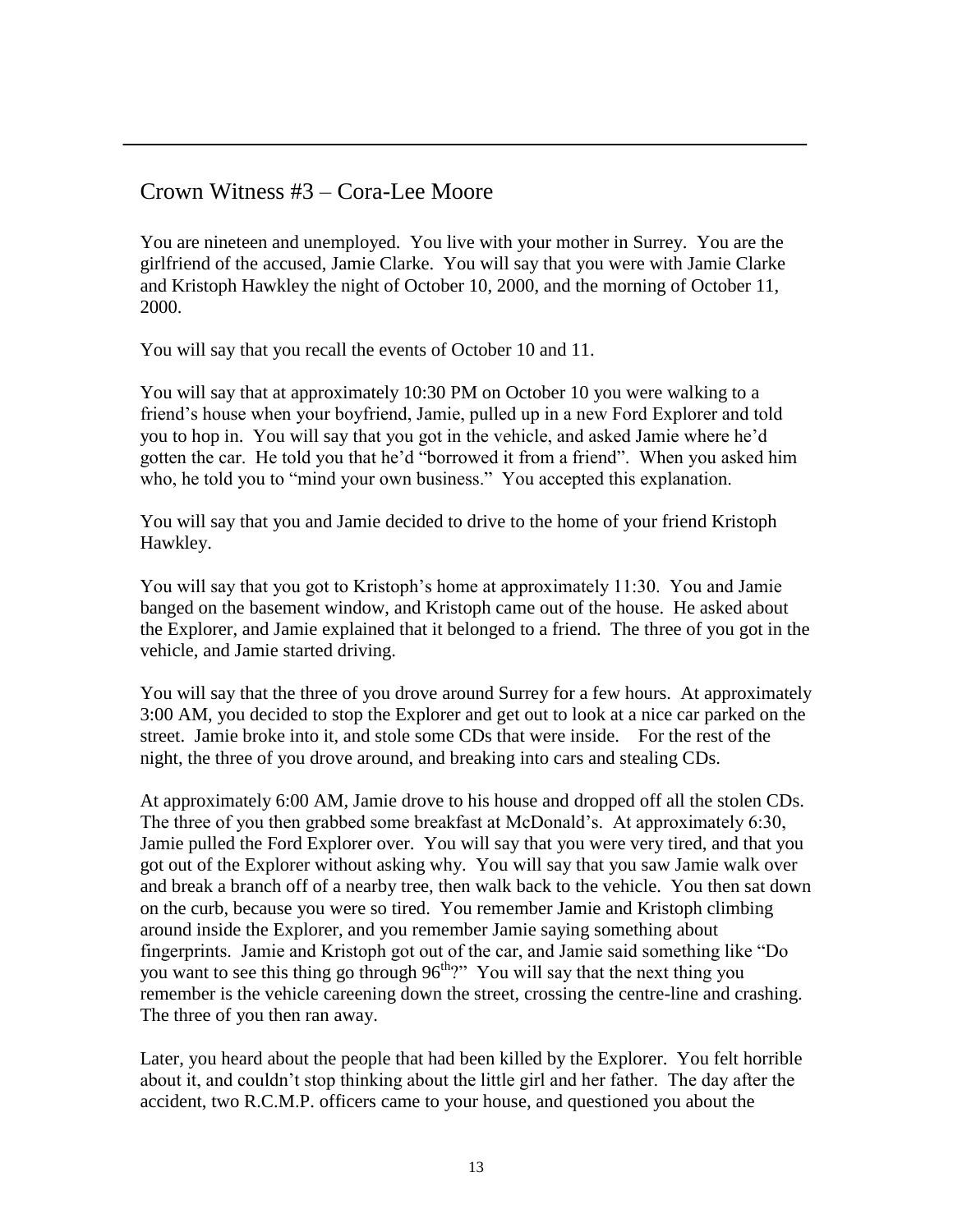incident. At first, you said you didn't know anything about it, because you didn't want Jamie to get in trouble. The police officers then showed you pictures of the scene, including pictures of the little girl and her father. When you saw the pictures, you broke down and told them what had happened. You felt awful about telling on Jamie, but he had killed those people, and you didn't think he should be able to get away with it.

On cross-examination you will admit that you suspected Jamie had stolen the Explorer, but that you hadn't challenged him about it because you didn't think it was any of your business, and because you didn't want to get in a fight with Jamie. You will admit that you had charges pending against you for possession of stolen property because you had ridden along in the stolen Ford Explorer.

On cross-examination you will admit that you and Jamie don't always get along that well. You will admit, reluctantly, that the two of you had had a screaming match outside your old high-school only a week prior to the incident with the Explorer. You will say that you can't recall the reason for that fight, and that the two of you "fight sometimes, but you always get back together." You will insist that you have no reason to frame your boyfriend for these crimes.

On cross-examination you will say that you did not actually see Jamie place the branch in the vehicle. You will say that you assumed he did it because he went and got the branch. You will admit, however, that it is possible that Kristoph actually placed the branch.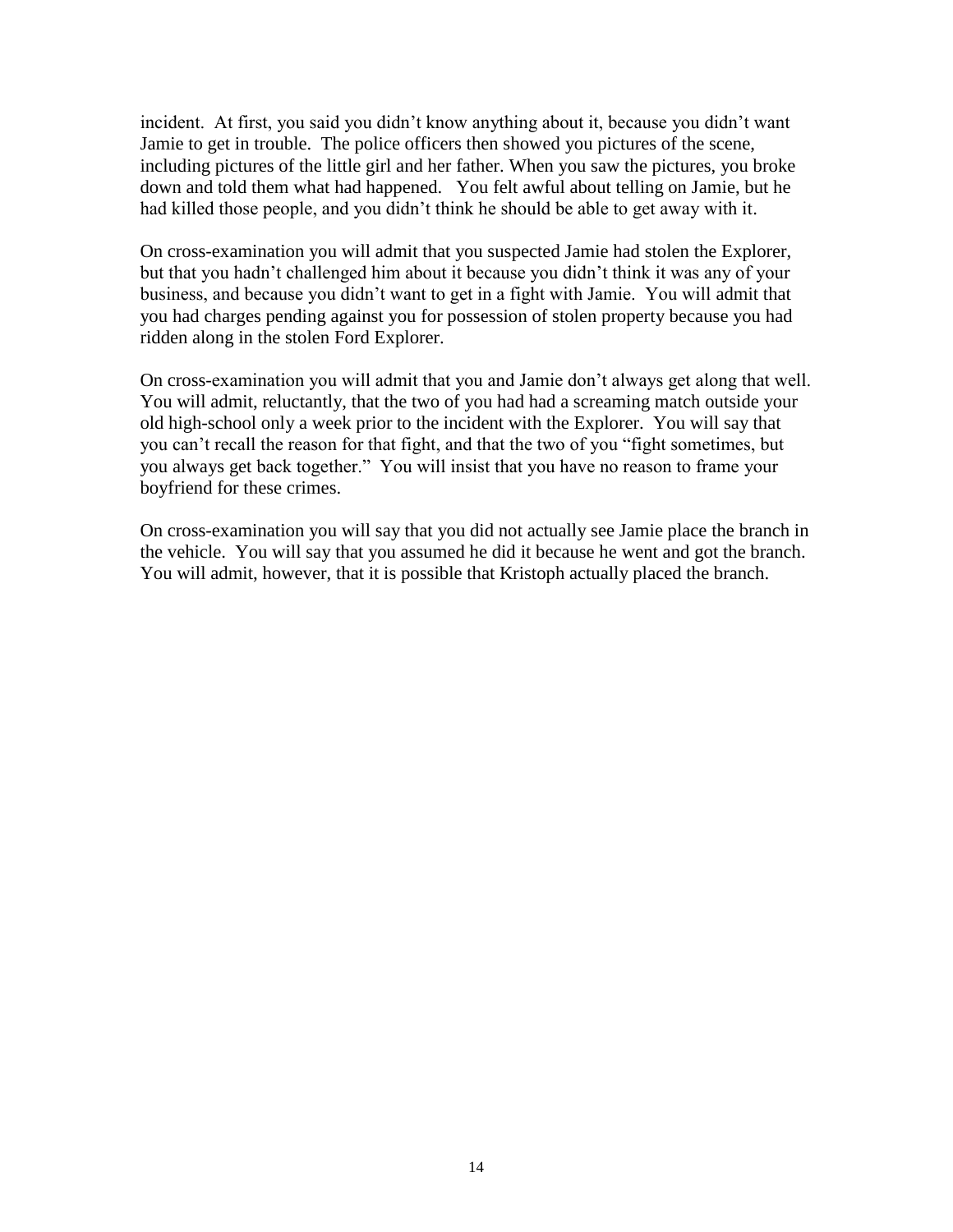### Crown Witness  $# 5 -$  Anne Thomas

You are a retired legal secretary. You live in Surrey, a few houses down from where the accident took place.

You will say that on the morning of October 11, 2000, you awoke at 6:00, as per your usual routine. At around 6:30 you were sitting in your living room, enjoying your morning coffee and listening to the radio when you heard a loud roaring sound, like a revving engine. When you got up and looked out the window to see what was causing the noise, you saw an Explorer race down the street. You will say that the vehicle traveled out of your range of vision, and that you heard a loud crash. You looked up and down the street and saw three people running away. You are certain that two of them were male and one of them was female. Although you saw the people from a distance, you could see that one of the males had shoulder-length hair. You then called 911 and reported the accident.

On cross-examination, you will admit that you could not positively identify the people whom you saw running away. However, you will insist that you did see two men and a woman, and that one of the men had shoulder-length hair.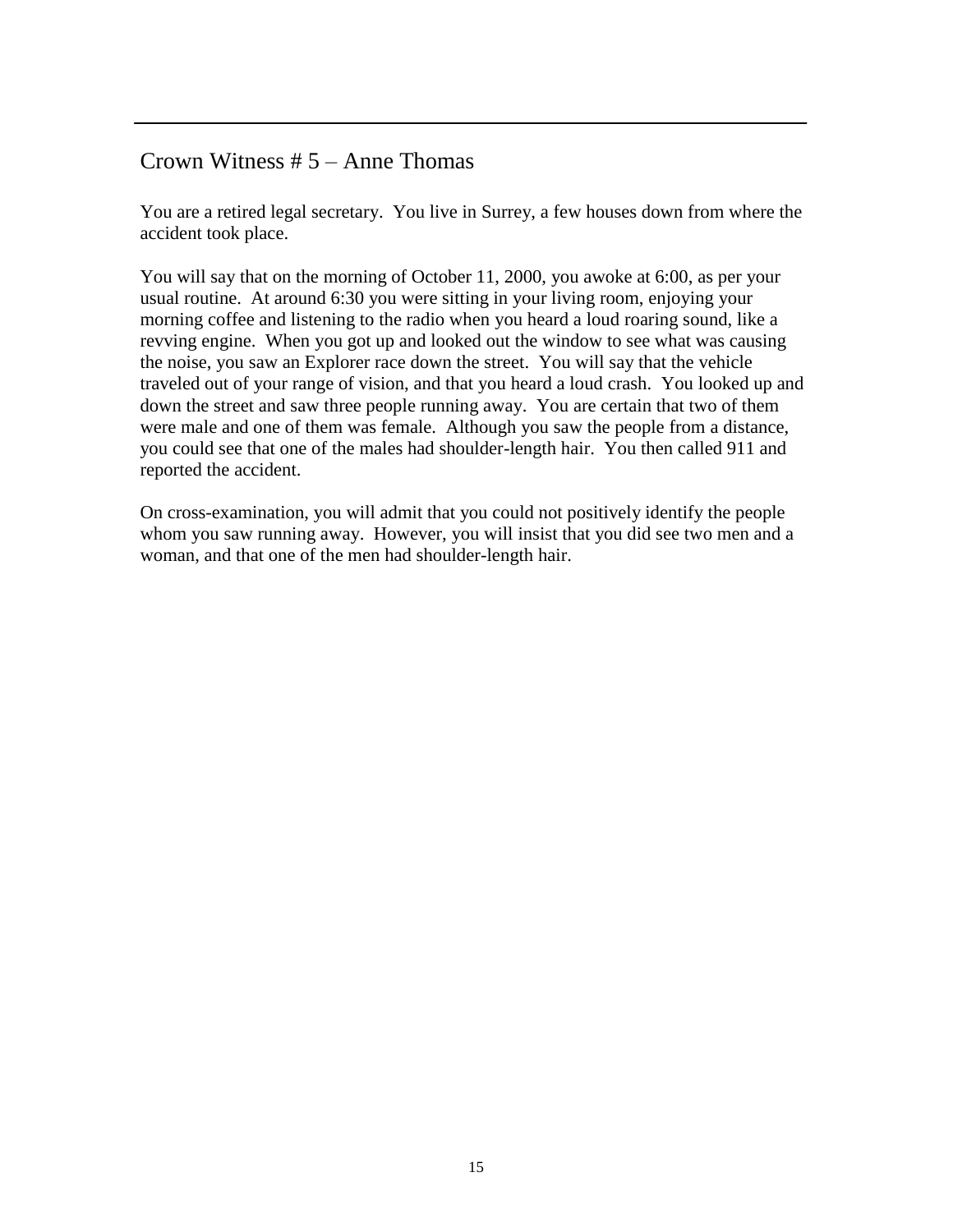### Crown Witness # 6 - Dr. Elizabeth Boersma

You are a forensic scientist. You have a Ph.D. in Chemistry. You have been employed by the R.C.M.P. Forensic Lab for ten years, and have worked in the fingerprinting department for that entire period.

You examined the vehicle in question on October 12, 2000.

You found that most of the fingerprints on the interior of the vehicle had been wiped clean. However, you did find one full print on the back of the steering wheel. After police made an arrest, they gave you the fingerprint of their suspect, James Clarke. That fingerprint perfectly matched the fingerprint on the steering wheel of the Explorer. You will say that it is likely that the person who left the fingerprint was behind the wheel of the vehicle.

In addition, you found a partial print on the outside of the passenger-side door. You will say that this fingerprint was likely left by a passenger when he or she left the vehicle. That print was consistent with the fingerprint of Kristoph Hawkley.

You will also say that you did not find any usable fingerprints on the stick found at the scene by Constable Van der Plomp.

On cross-examination, you will admit the placement of Jamie Clarke's fingerprint on the back of the steering wheel does not prove that he was driving the vehicle at any time. You will admit that it is possible that the print could have been left at any point during the night whether Jamie was driving or not.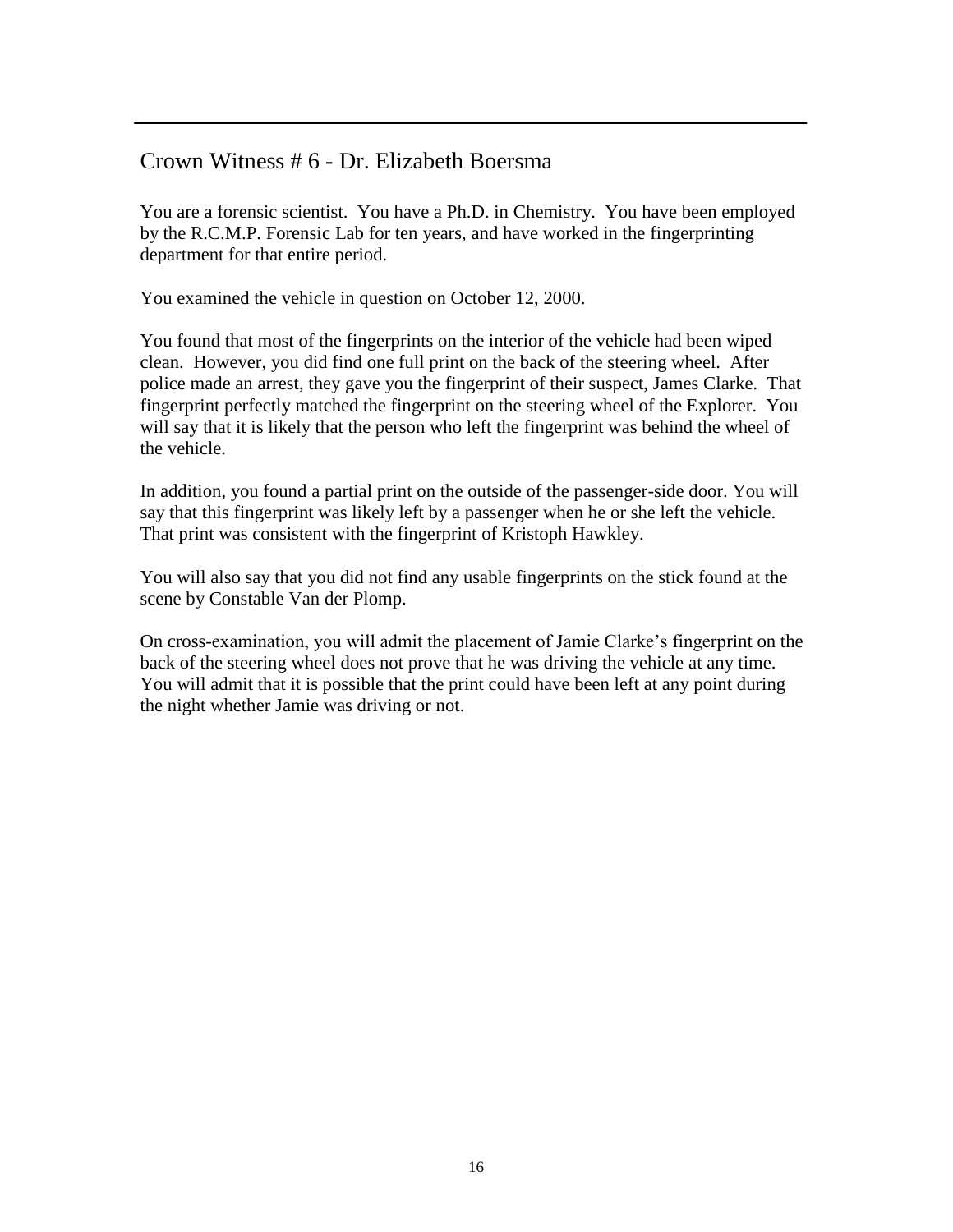# Defence Witness #1 – Jamie Clarke

You are nineteen and unemployed. You live with your father in Surrey, B.C..

You will say that on the evening of October  $10^{th}$ , 2000 you were at your father's home until around 10:30 PM, when you left the house and started walking towards your girlfriend's home. You will say that as you were walking, your girlfriend, Cora-Lee, and friend Kristoph pulled up beside you in a Ford Explorer. You hopped in, and the three of you drove around for the rest of the night. You will say that you didn't break into any cars or steal anything. You will say that you didn't ask about the Explorer because Kristoph was driving and you didn't really care whose Explorer it was. You will say that the whole time the three of you were driving around you felt like something was "up" between Cora-Lee and Kristoph. You thought that maybe Cora-Lee was trying to make you jealous or something because you had had a fight the week before.

At around 6:00 AM, Kristoph drove to a McDonald's where the three of you had breakfast. While you were eating, Cora-Lee kept flirting with Kristoph, and Kristoph put his arm around her. You will say that their behavior made you really angry, and that you and Kristoph had an altercation which resulted in you leaving the restaurant without them. You walked around for a while before returning to your father's place, where you went to bed.

You will say that you didn't hear anything about the accident until the next day when some cops came to your home and arrested you.

On cross-examination, you will say that Kristoph did all the driving. You will say that you don't remember touching the steering wheel at all, and that the fingerprint on the steering wheel must have gotten there sometime during the night before you went to the restaurant for breakfast.

On cross-examination, when asked about your whereabouts on the morning of October 11, you will say that you didn't see anyone, and that you had just gone straight home to bed. You will say that your dad didn't see you come in, because you had just gone straight to your bedroom. You will insist that you had nothing to do with the accident.

On cross-examination, you will admit that at the time of the accident Kristoph's hair was cut short. You will also admit that at that time, your hair reached your shoulders.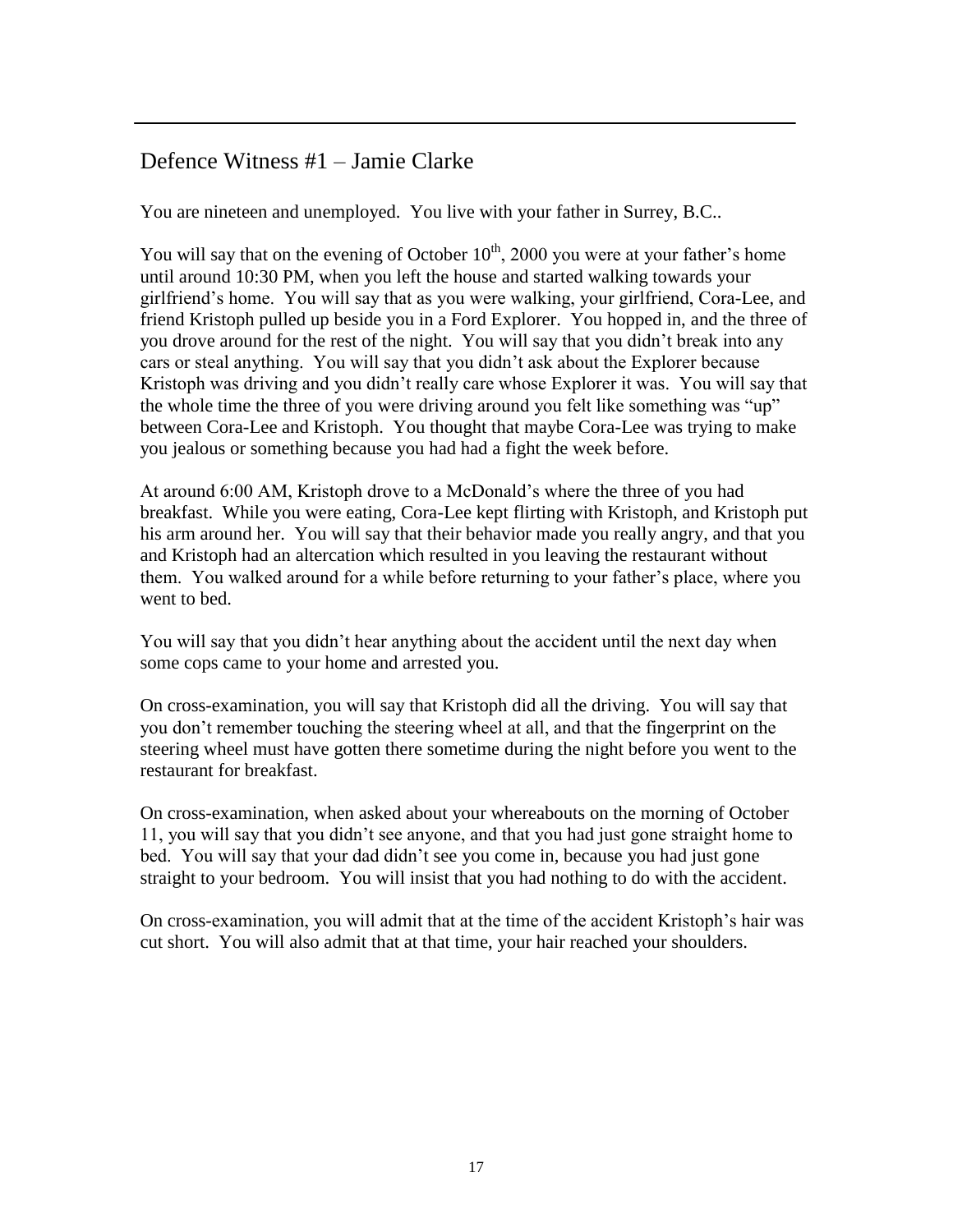## Defence Witness #2 – Ally Block

You are eighteen years old , and you live in Surrey, B.C.. In October 2000, you were an employee of McDonald's, and had been working there for six months.

You will say that on the morning of October 11, you were working the till when two guys and a girl came into the restaurant and ordered breakfast. You recognized them as Kristoph Hawkley, Jamie Clark, and Jamie's girlfriend Cora-Lee Moore because you had gone to high school with all of them. The three of them ordered breakfast, then sat down in the restaurant. You will say that after a while, you saw Jamie get up and walk towards the door. You then were called into the back to attend to some hashbrowns. When you came back out to the till, the three of them were gone.

On cross-examination you will say that after the three sat down you didn't notice Kristoph and Cora-Lee flirting. You will also say that you didn't hear any yelling.

On cross-examination you will say that Jamie, Cora-Lee and Kristoph all sat in the back of the restaurant. You will admit that you do not remember what any of them were wearing. You will insist that you saw Jamie, not Kristoph get up and walk towards the door. You will admit, however, that you do not know if Jamie came back into the restaurant or not. You will admit that it is possible that Cora-Lee and Kristoph immediately followed Jamie out of the restaurant.

You will also admit that you and Cora-Lee did not get along in high school, and that you and Jamie had been better friends before he started dating Cora-Lee.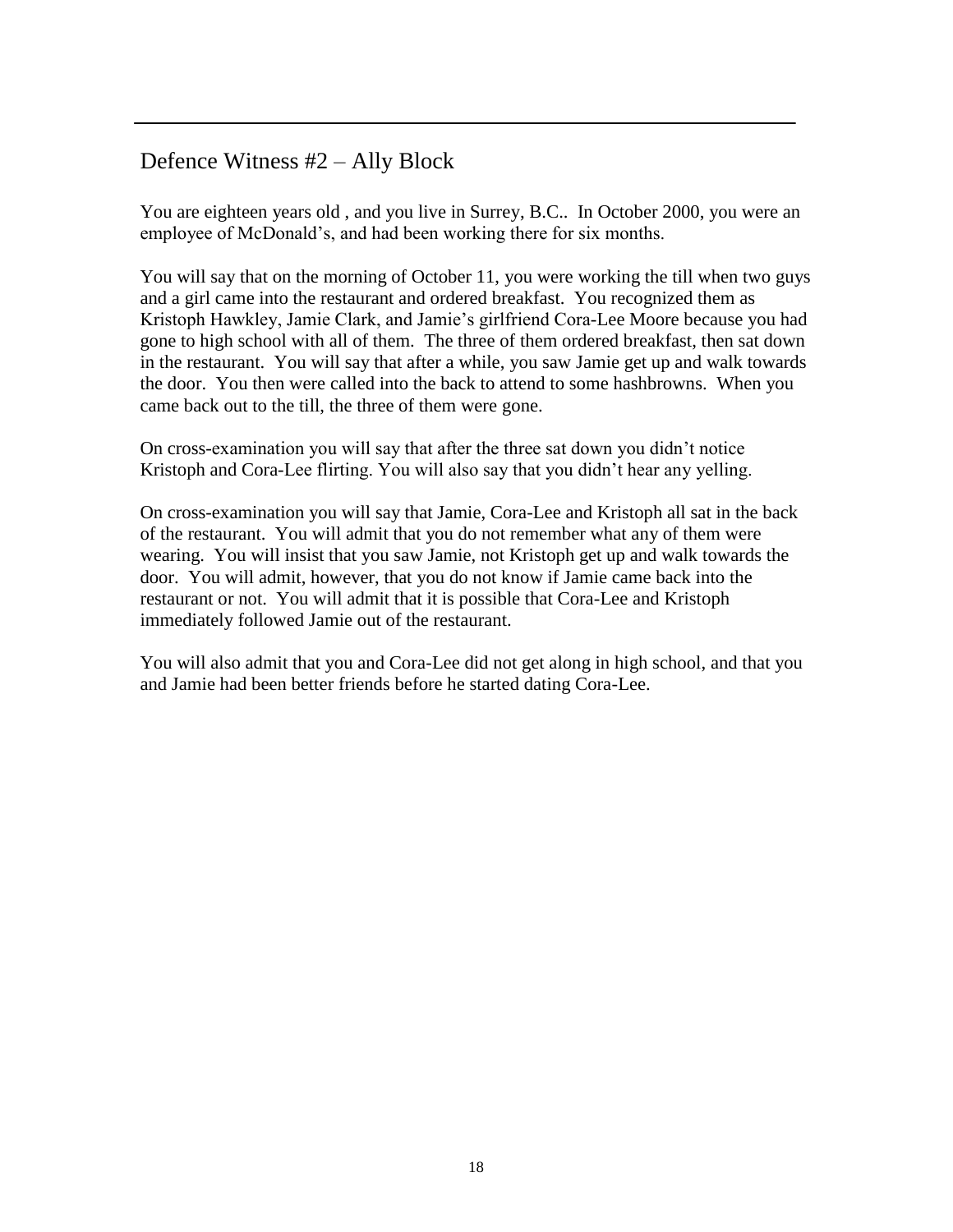# Judge's Role – Charge to the Jury

You can develop your opening statement to the jury by using the Judge's File in "Guide to Mock Trials: the Basics."

For your charge to the jury, you can draw upon the following statement:

Mr./Madam Foreperson, ladies and gentlemen of the jury, it is now my duty to give you certain instructions before you begin your deliberations.

We have separate responsibilities in this case. It is my responsibility to instruct you concerning the legal principles you must consider during your deliberations. You must accept my statements defining and explaining the law. It is your collective responsibility to assess the events that gave rise to the charge against James Clarke and to decide what happened. You are not obliged to accept the submissions of counsel or my own observations concerning the facts of this case.

There is a fundamental principle which you must understand and always recall during your deliberations. In Canada, when a person is accused of wrongdoing, he or she does not have to prove innocence. It is the task of the prosecution to prove guilt beyond all reasonable doubt. If the evidence before you does not go that far, Mr. Clarke is entitled to be acquitted.

The evidence in this case, like the evidence in almost every case, was, at times, surprising, conflicting, and confusing. It is your task to sort through the testimony of the various witnesses. You will use common sense and the wisdom that experience has taught you during your lives. You may accept all or most of the testimony given by some witnesses. You may reject all or most of the evidence given by other witnesses. You may decide that some witnesses were honest, observed well, and recalled the events accurately. You may feel that other witnesses were untruthful or that their testimony cannot safely be relied upon for any number of reasons. Honest persons can be mistaken in their observations and recollections of traumatic events.

I will now discuss with you the offence of criminal negligence causing death.

The applicable provisions of the Criminal Code read as follows:

#### 219(1) Every one is criminally negligent who

- (a) in doing anything, or
- (b) in omitting to do anything that it is his duty to do,

shows wanton or reckless disregard for the lives or safety of other persons.

(2) For the purposes of this section, "duty" means a duty imposed by law.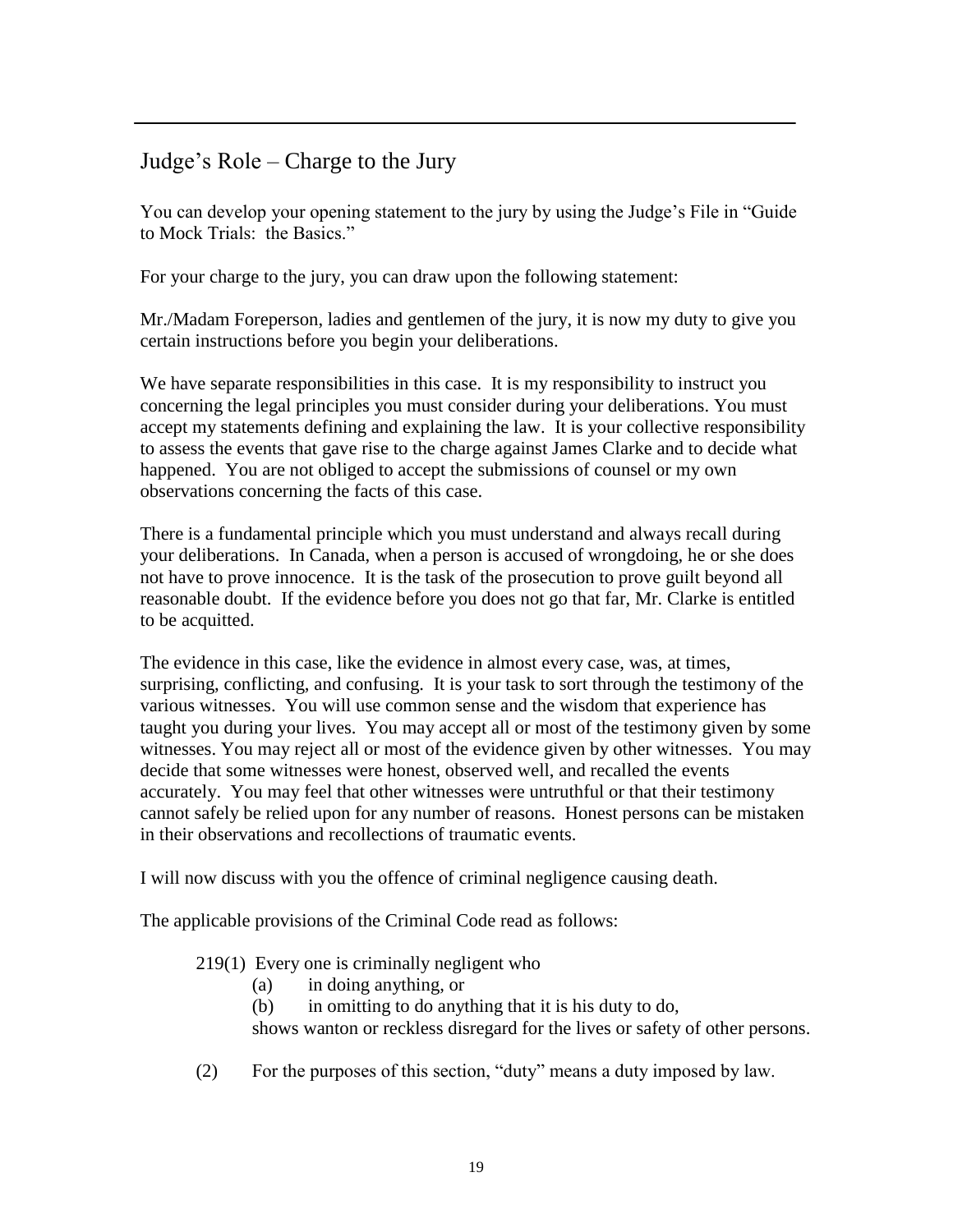220 Every person who by criminal negligence causes death to another person is guilty of an indictable offence.

For the Crown to succeed, it must prove beyond a reasonable doubt the following ingredients:

- (1) First, the identity of James Clarke as the offender.
- (2) Second, the time and place of the offence as set out in the indictment.
- (3) Third, that James Clarke's conduct caused the deaths of Nick and Polly Smith by causing an automobile collision.
- (4) Fourth, that James Clarke's conduct showed a wanton or reckless disregard for the lives or safety of other persons.

I will now explain the essential ingredients of the crime. The first element, which is central to this case, is identity. The identity of the person who caused the deaths of Polly and Nick Smith is disputed. The defence takes the position that Jamie Clarke was at home alone when the collision occurred; this fact is not corroborated by any other witness, and therefore Jamie Clarke does not have an alibi. The defence also offers the evidence of Ally Block to show that Jamie Clarke left the restaurant before Cora-Lee Moore and Kristoph Hawkley. The Crown offers the evidence Cora-Lee Moore and Kristoph Hawkley, who say that Jamie Clarke sent the vehicle down the street where it collided with Nick Smith's motorcycle. By way of corroboration, the Crown offers the evidence of Anne Thomas to show that someone resembling Jamie Clarke was at the scene of the collision. In addition, the Crown offers the evidence of Dr. Boersma, who found Jamie Clarke's fingerprint on the steering wheel of the vehicle in question. You must decide which witnesses you believe, and you must decide how much weight you give to that person's evidence. If you believe the evidence of Jamie Clarke, you must acquit him. If you do not believe his evidence, and prefer the evidence of the Crown's witnesses, the Crown has met its burden to establish that Jamie Clarke was the person who set the vehicle in motion. You must then go on to consider the other ingredients of the crime.

The second ingredient of the crime is time and place. You have heard witnesses testify that the collision occurred on October 11<sup>th</sup>, 2000, at the intersection of 96<sup>th</sup> Avenue and  $125<sup>th</sup>$  Street in the City of Surrey, so you should not have much trouble finding that the time and place have been proved.

The third ingredient the Crown must prove is that Jamie Clarke did something that cased the death of Nick and Polly Smith. This element has three parts: (1) an act (2) causation; and (3) death.

As I understand it, the Crown's position is that the act which Jamie Clarke did and which showed wanton or reckless disregard for the life or safety of Nick and Polly Smith, thereby causing their deaths was to force down the accelerator of the vehicle and aim it so that it would proceed at a great speed through a busy intersection. In support of this position, the Crown offers the evidence of Kristoph Hawkley, who says he saw James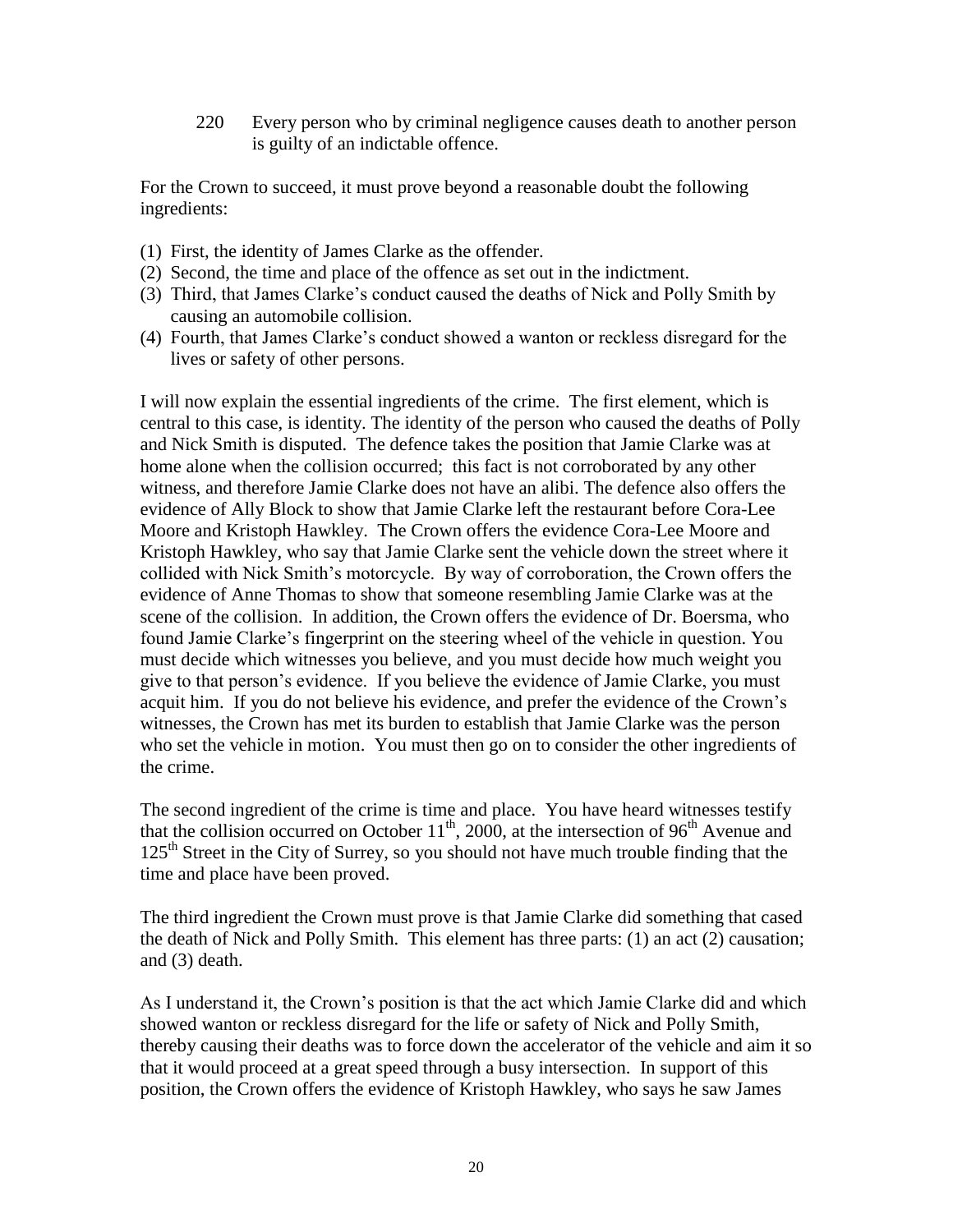Clarke do just that, and the evidence of Cora-Lee Moore who said she saw Jamie Clarke go and break off a tree branch. There is also the evidence of Constable Van der Plomp, who found a stick in the interior of the vehicle. If you have a reasonable doubt as to whether or not Jamie Clarke sent the vehicle into the intersection, you must acquit. However, if you decide beyond a reasonable doubt that Jamie Clarke did in fact do this, the first part of this test is met. If you find that Jamie Clarke did indeed send the vehicle through the intersection, you should have no difficulty in deciding whether the second component has been proven, namely the death of the victims. You will recall the evidence of Tara Smith, who identified the bodies of Nick and Polly Smith. You should also not have much difficulty in deciding that the act of forcing the accelerator and sending the vehicle into the intersection caused their deaths.

The fourth ingredient the Crown must prove is that Jamie Clarke, by his act showed wanton and reckless disregard for the lives or safety of other persons. You must ask yourselves if the act he is accused of was a substantial departure from what we expect of reasonable people. You must also ask yourselves whether the accused was indifferent to the consequences of his actions.

The Crown does not have to prove that Jamie Clarke knew or foresaw the consequences of his act. The act of sending an uncontrolled vehicle through an intersection speaks for itself. If the act constituted a marked and substantial departure from what we might expect of a reasonable person in the circumstances, then the conduct of Jamie Clarke constitutes criminal negligence.

I remind you that the Crown must prove each of these ingredients beyond a reasonable doubt. You must return a verdict of not guilty on the offence of criminal negligence causing death if the Crown has not proved each of these ingredients beyond a reasonable doubt.

I would like to point out to you that the most important question in this case is undoubtedly whether or not Jamie Clarke was the person who sent the Explorer careening down the street. To make this determination, you will have to consider the conflicting testimony of the witnesses. You will have to decide which witnesses you believe, and which witnesses you do not believe. In making this determination, you must use your common sense. I am sure you will return with a fair verdict.

Ladies and gentlemen, you may now retire and begin your deliberations. You may wish to take the exhibit with you into the jury room.

**CAUTION:** This "charge to the jury" was prepared for use during a mock trial only. It is necessarily abbreviated and simplified. It is not intended that any person should presume that the law is stated in a definitive matter herein.